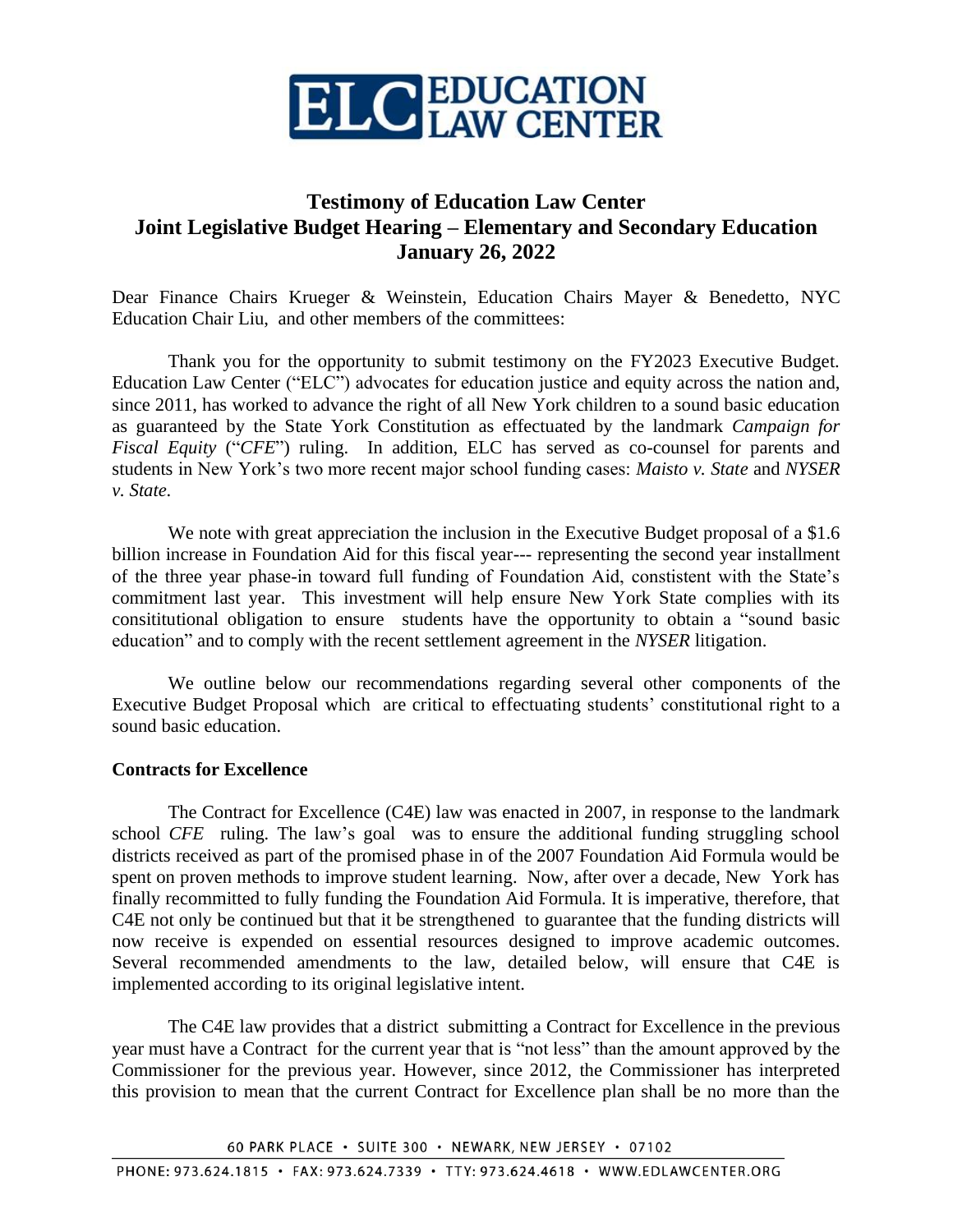amount appoved for the previous year. Under the proposed Executive Budget, districts will be receiving significant increases in Foundation Aid this year. It contravenes the purpose of C4E to not require districts to spend any this increase on effective methods to improve student outcomes. C4E must be clarified to require districts to spend their increased Foundation Aid on these crucial educational resources.

In *CFE*, New York's highest court found that tens of thousands of New York City school children suffered in classes of 30 or more, contributing to a systemic deprivation of their right to a constitutional education. C4E contained an explicit provision mandating that New York City develop and execute a five-year plan to reduce class size averages. Though New York City failed to fulfill that plan, depriving hundreds of thousands of New York City students of this essential resource, an Appellate Court ruled in 2020 that the City's class size plan expired in 2012 and was no longer enforceable. While class sizes in some areas of New York City have decreased this fall because of enrollment decline, class sizes remain higher on average in grades k-3 than before the C4E law was passed, and large disparities persist throughout the city.

Smaller class size is among the most effective tools for improving education outcomes, especially for students from low-income families, students with special needs and students of color. It is thus imperative that C4E be amended to require New York City to recommit to a new five-year class size reduction plan, with enforceable class size caps, in order to ensure meaningful progress toward the critical goal of reasonable and equitable class size throughout the city.

C4E's public process provisions require school districts to develop their Contracts for Excellence spending plans together with the public. As such, districts must conduct hearings to solicit public comment, both oral and written, and they must indicate how they incorporated public comments into their spending plans. However, the public process schedule established by the Commissioner of Education permits districts to conduct hearings well after the district budget process is completed, and often after the school year is underway. New York City has for years conducted its hearings in the fall and winter, after the school year has already started and much of the C4E funding is already allocated. Consequently, public input becomes meaningless, undermining the goal of C4E's public process provision. In order to effectuate C4E's public process provisions, the law must be amended to require that public hearings begin no later than thirty days after a state budget is enacted and be completed no later than 30 days later, with submission of the plan for state approval occurring within two weeks after the close of public hearings. Moreover the law should explicitly provide for timely public posting of the approved C4E spending plans.

#### **Pre-K Funding**

As you may be aware, in May 2021 an Appellate Court in *Maisto* ruled that the State's inadequate funding violated the constitutional right to a sound basic education of students in the eight small city school districts. In its detailed ruling, the Court reviewed the essential elements of a sound basic education required by the New York State Constitution. Among those essential elements recognized by the Court as essential is  $Pre-K<sup>1</sup>$ . The evidence is undisputed that high

<sup>1</sup> *See,e.g., Maisto v. State,* 196 A.D.3d 104, 128 (3d Dep't 2021)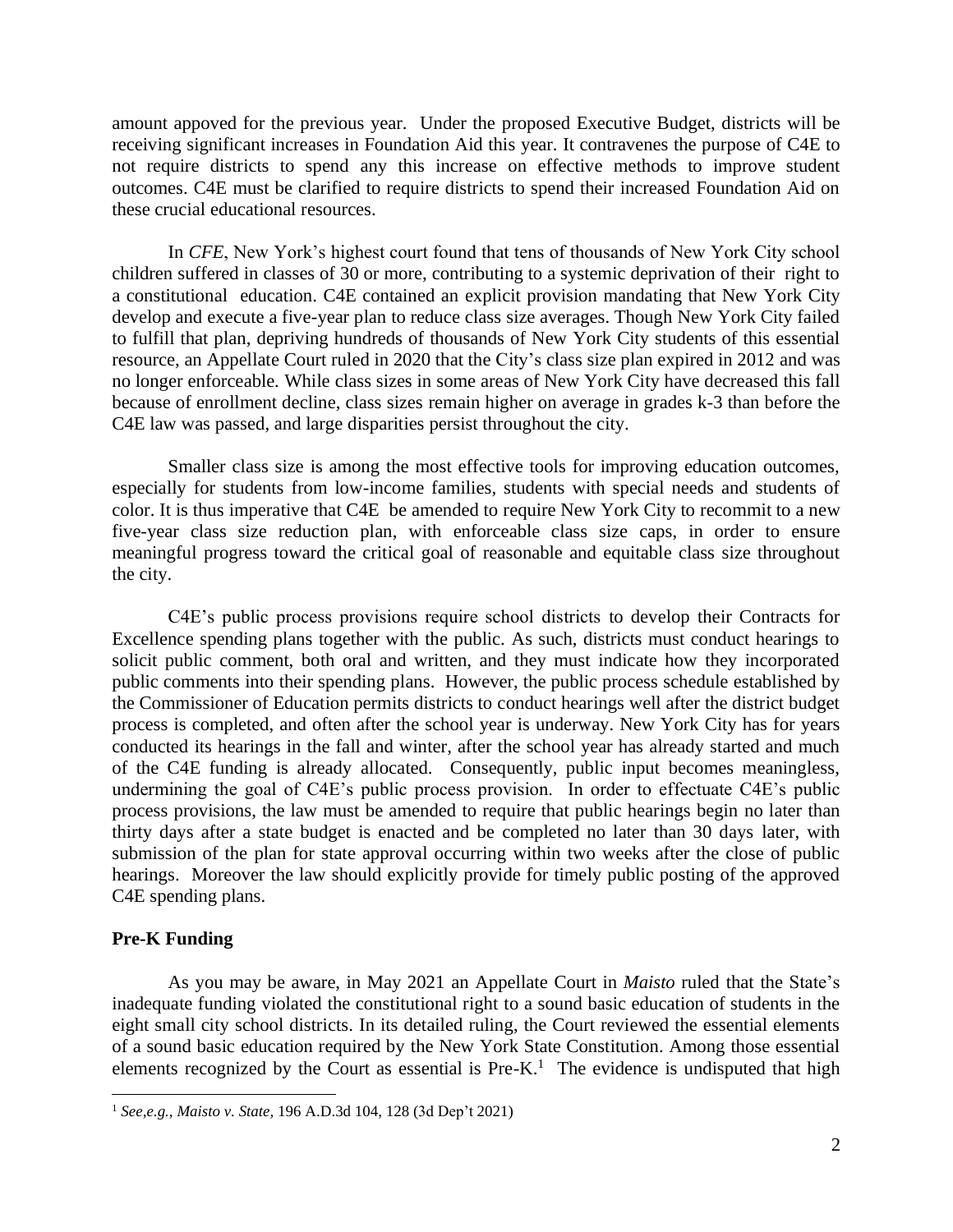quality preschool provides a myriad of academic and life benefits, such as decreased placement in special education, decreased suspension rates, higher educational attainment, higher income, and decreased contact with the criminal justice system. Moreover, the benefits of a high quality early education inure not only to the child attending preschool but those benefits also extend across generations. 2

Across the state, approximately 2/3 of four-year olds have access to preschool. This leaves tens of thousands of children unserved. Yet, the current Executive Budget proposal makes no additional investments in pre-k to improve both program quality and access. The Alliance for Quality Education has calculated that to provide at least \$10,000 per child for high quality preschool, New York must invest an additional \$500 millon. This investment will help ensure that all four year olds across New York will have access to high quality preschool.

### **Rising Charter School Costs**

The Executive Budget proposes to increase state charter school funding by 4.7%. In New York City, that reprents a \$721 increase per pupil, approximately double the \$340 per pupil increase New York City public school students will receive in 2023. New York City charter schools are slated to receive an increase of \$300 million this year while the City public schools will be allocated an increase of approximately \$345 million in Foundation Aid. New York City also receives no transitional aid for charter schools. **Thus, the tuition payments to charter schools, which enroll 14% of New York City students, will consume the entire increase in Foundation Aid intended for** *all* **New York City public school students.** In addition to tuition, New York City is mandated to either provide space or pay rent for charter schools.

In 2016, a New York State Appellate Court warned that "to divert education funds away from the traditional public schools and towards charter schools would benefit a select few at the expense of the "common schools, wherein all the children of this State may be educated," and thus may violate the New York State Constitution.<sup>3</sup> The disproportionate impact of charter school funding on New York City public school students, exemplifies the threat to students' constitutional rights posed by the failure to control charter school costs.

#### **Conclusion**

The goal of the Foundation Aid Formula is to ensure that all students in New York State can be provided with the essential educational resources to obtain a constitionally "sound basic education." We applaud the Governor for honoring her commitment to continue the phase-in of full funding of the Foundation Aid formula, which the Legislature set in motion last year. However, these historic efforts will be undermined if a vital educational resource, pre-k, remains unavailable to tens of thousands of children in New York. And the increase will be further eroded in New York City if funding intended for all students in New York City is diverted to a distinct subset of charter school students. Thus, pre-k and charter funding must be addressed in order to ensure all students receive the full intended benefit of this major step forward in New

<sup>2</sup> Heckman, J. and Karapakula, G. Intergenerational and Intragenerational Externalities of the Perry Preschool Project, *NBER Working Paper 25889*, 2019<https://www.nber.org/papers/w25889>

<sup>&</sup>lt;sup>3</sup> Brown ex rel Stevens v. State, 144 A.D.3d 88, 95 (4<sup>th</sup> Dep't 2016).